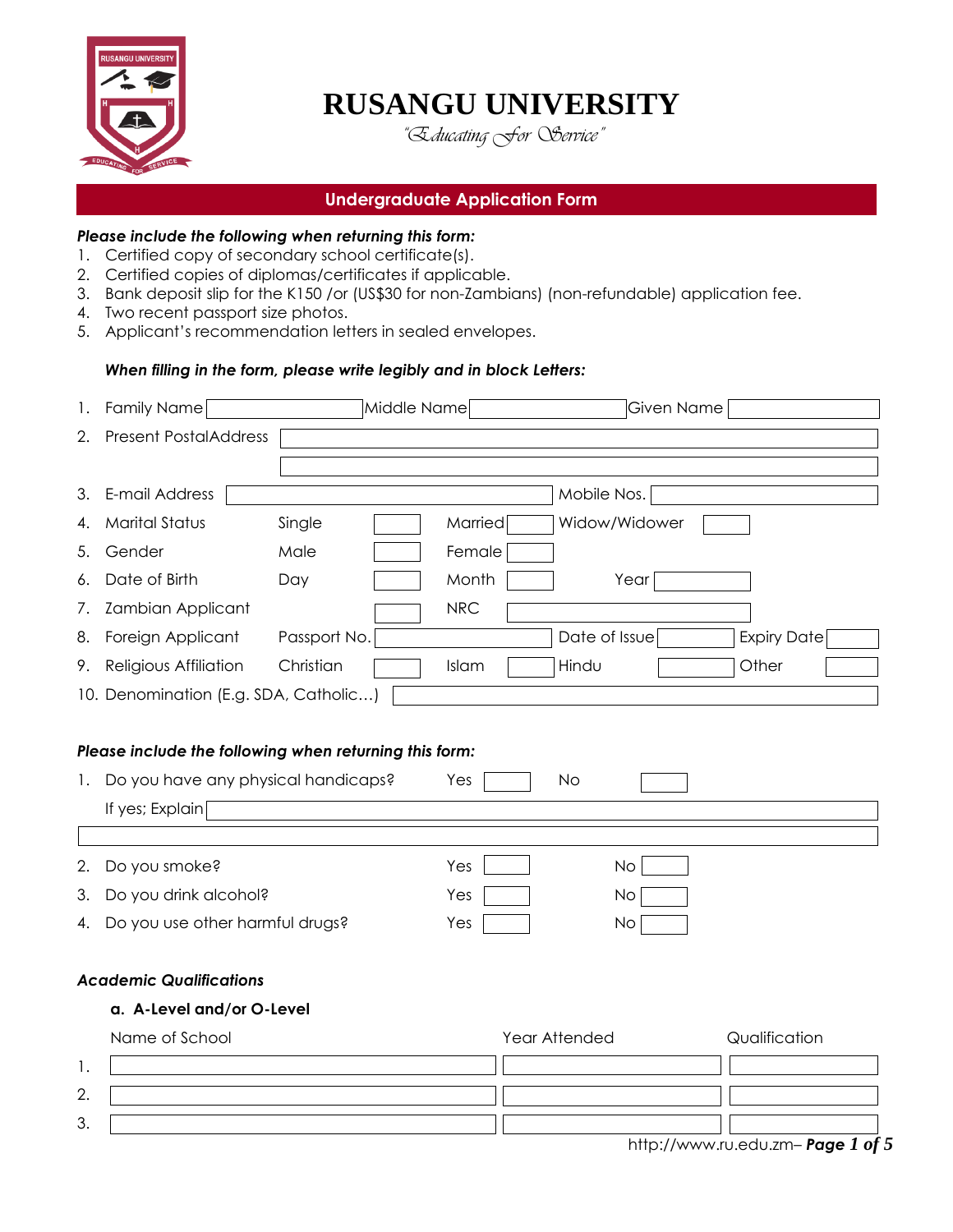### *Academic Qualifications*

# **b. College Diploma/Certificates**

|               | Name of Institution | Year Attended | Qualification |
|---------------|---------------------|---------------|---------------|
|               |                     |               |               |
| ⌒<br><u>.</u> |                     |               |               |

### *Academic Qualifications*

# **c. Other Certificates**

|         | Name of College/University | Year Attended | Qualification |
|---------|----------------------------|---------------|---------------|
|         |                            |               |               |
| ⌒<br>L. |                            |               |               |

### *Employment Details*

Please provide details of current and previous employment

|    | Name of Employer | <b>Position Held</b> | Period of Employment | Details |
|----|------------------|----------------------|----------------------|---------|
|    |                  |                      |                      |         |
| 2. |                  |                      |                      |         |
| 3. |                  |                      |                      |         |

### **Why do you want to study at Rusangu University?**

### **Next of Keen**

# *In case of emergency, who should the University contact?*

| Name                                         | Relationship           | Phone Number/s                  | Email |  |
|----------------------------------------------|------------------------|---------------------------------|-------|--|
|                                              |                        |                                 |       |  |
| <b>Study Session Applied For</b>             |                        |                                 |       |  |
|                                              |                        |                                 |       |  |
| <b>Full-Time Candidates:</b>                 | First Quarter (January |                                 | 20    |  |
|                                              | Second Quarter (May    |                                 | 20    |  |
|                                              |                        | <b>Third Quarter (September</b> | 20    |  |
|                                              |                        |                                 |       |  |
| <b>Block Release Candidates (Part-Time):</b> | April Intake           |                                 | 20    |  |
|                                              | August Intake          |                                 | 20    |  |
|                                              | December Intake        |                                 | 20    |  |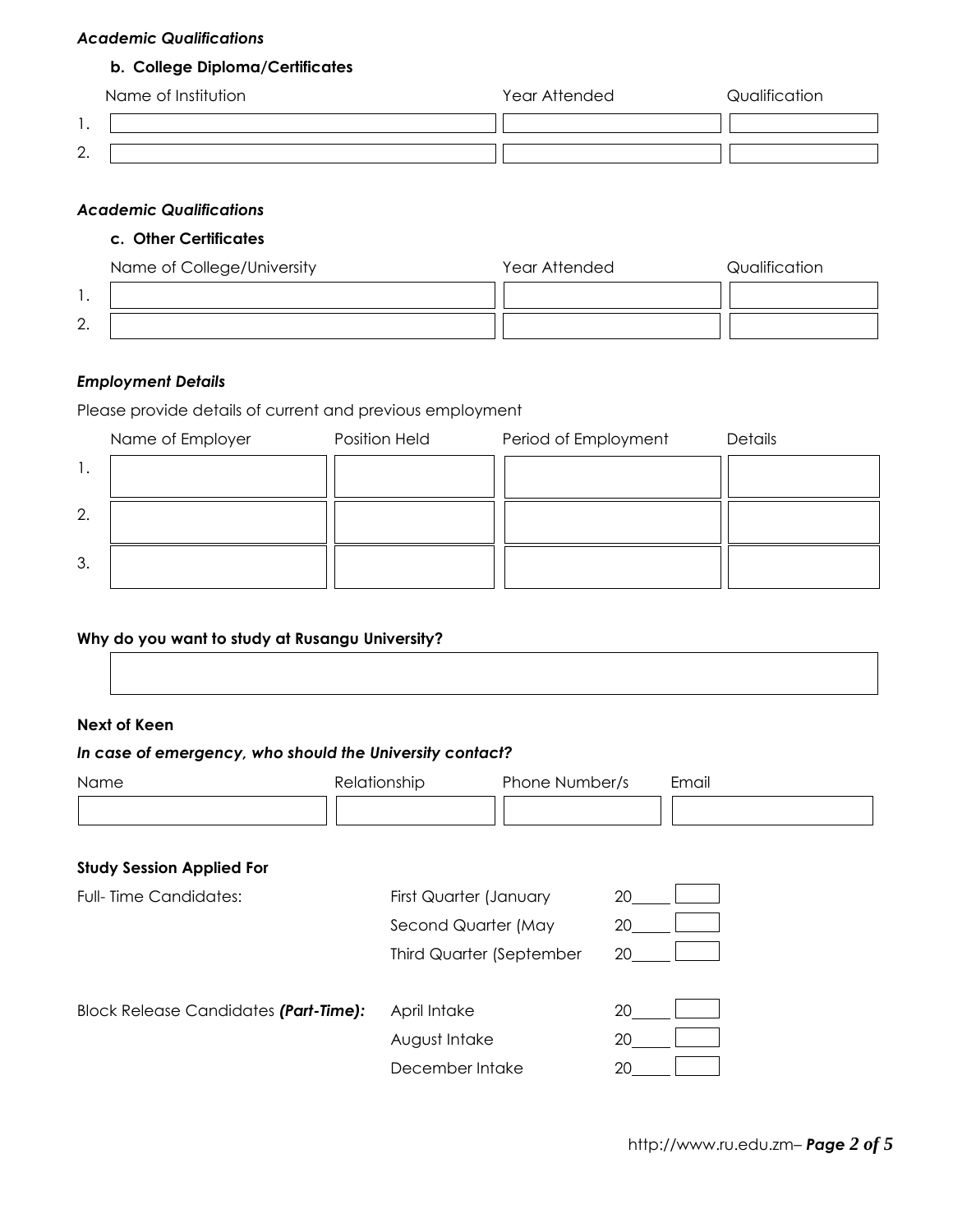**Study Centre (Tick)** Monze Main Campus Lusaka Campus (Day Classes) Lusaka Campus (Evening Classes) Lusaka Campus (Block Release) Copperbelt Campus

**E-Learning:** E-learning students should **ONLY** apply online. Please visit www.ru.edu.zm

### **Proposed Degree of Study:**

*Indicate the choice of the field of study you want toundertake by writing 1, 2, 3 in the boxes against the course in order of preference.* 

| <b>SCHOOL OF BUSINESS (These programs are ONLY available at Monze Campus)</b> |  |  | <b>3</b> |
|-------------------------------------------------------------------------------|--|--|----------|
| <b>BBA Accounting</b>                                                         |  |  |          |
| BBA Computer Management and Information Systems (CMIS)                        |  |  |          |
| BBA Human Resource Management (HRM)                                           |  |  |          |

| SCHOOL OF EDUCATION (These programs are ONLY available at Monze Campus) | 2 | 3 |
|-------------------------------------------------------------------------|---|---|
| <b>B Sc Ed Agriculture Science</b>                                      |   |   |
| <b>B</b> Sc Ed Biology                                                  |   |   |
| <b>B</b> Sc Ed Chemistry                                                |   |   |
| B Sc Ed Family and Consumer Science (FCSc)                              |   |   |
| <b>B</b> Sc Ed Geography                                                |   |   |
| <b>B</b> Sc Ed Mathematics                                              |   |   |
| <b>B</b> Sc Ed Physics                                                  |   |   |
| <b>BA Ed Business Studies</b>                                           |   |   |
| <b>BA Ed Civic Education</b>                                            |   |   |
| BA Ed Computer Management and Information Systems (CMIS)                |   |   |
| <b>BA Ed Early Childhood</b>                                            |   |   |
| <b>BA Ed English Language and Literature</b>                            |   |   |
| <b>BA Ed History</b>                                                    |   |   |
| <b>BA Ed Music</b>                                                      |   |   |
| <b>BA Ed Primary Education</b>                                          |   |   |
| <b>BA Ed Religious Studies</b>                                          |   |   |

| SCHOOL OF HEALTH SCIENCES(These programs are available at ALL the three<br>campuses) |  |  |
|--------------------------------------------------------------------------------------|--|--|
| B Sc Environmental Health                                                            |  |  |
| B Sc Nursing                                                                         |  |  |

| SCHOOL OF HUMANITIES AND SOCIAL SCIENCES (These programs are ONLY available<br>at Monze Campus) |  |  |  |
|-------------------------------------------------------------------------------------------------|--|--|--|
| <b>BA Guidance and Counselling</b>                                                              |  |  |  |
| <b>BA Journalism and Communication</b>                                                          |  |  |  |
| <b>BA Music</b>                                                                                 |  |  |  |
| <b>BA Peace and Conflict Resolution</b>                                                         |  |  |  |
| <b>BA Psychology</b>                                                                            |  |  |  |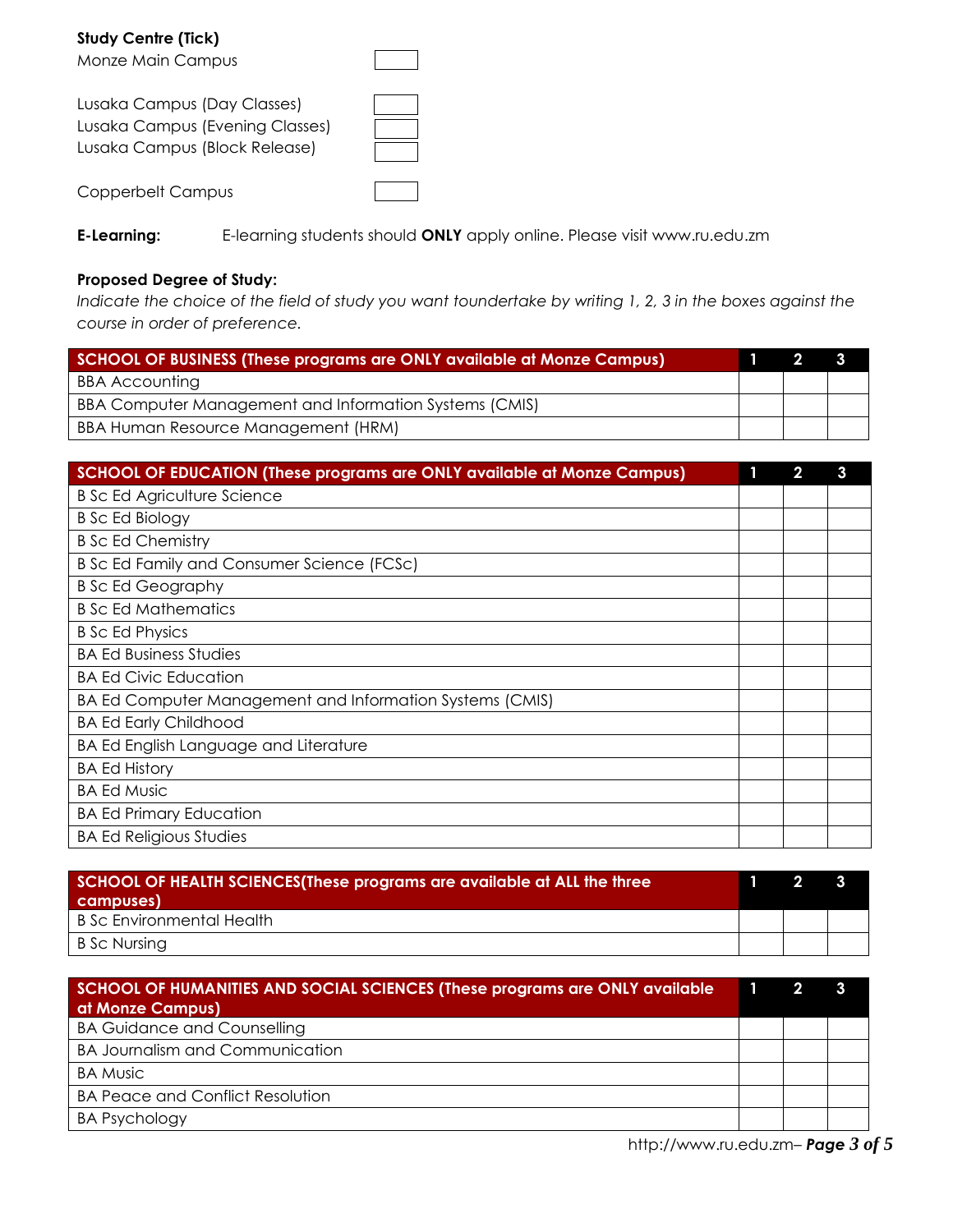| BA<br>Work<br>' ocialم |  |  |
|------------------------|--|--|
| ΒA                     |  |  |

| SCHOOL OF SCIENCE AND TECHNOLOGY (These programs are ONLY available at<br><b>Monze Campus)</b> |  |  |
|------------------------------------------------------------------------------------------------|--|--|
| <b>B Sc Agri-Business</b>                                                                      |  |  |
| <b>B</b> Sc Agriculture                                                                        |  |  |
| <b>B</b> Sc Chemistry                                                                          |  |  |
| <b>B Sc Environmental Studies</b>                                                              |  |  |
| B Sc Family and Consumer Science (FCSc)                                                        |  |  |
| <b>B</b> Sc Geography                                                                          |  |  |
| <b>B</b> Sc Mathematics                                                                        |  |  |
| <b>B</b> Sc Physics                                                                            |  |  |

| SCHOOL OF THEOLOGY AND RELIGIOUS STUDIES(These programs are ONLY available at 1<br><b>Monze Campus)</b> |  |  |
|---------------------------------------------------------------------------------------------------------|--|--|
| <b>BA Theology</b>                                                                                      |  |  |

### **Parent/Sponsor Details**

| Name           | Nationality |
|----------------|-------------|
| Occupation     |             |
| Postal Address |             |
| Email          |             |
| Cell No.       | Tel No.     |

| Referees (i) (Employer) Where Applicable                                                            |  |          |  |
|-----------------------------------------------------------------------------------------------------|--|----------|--|
| Name                                                                                                |  | Tel No.  |  |
| Job Title                                                                                           |  | Cell No. |  |
| Address                                                                                             |  | Email    |  |
| Length of time known (In what capacity)                                                             |  |          |  |
| Referees (ii) (Former School or any other person who has known the applicant for more than 2 years) |  |          |  |
|                                                                                                     |  |          |  |
| Name                                                                                                |  | Tel No.  |  |
| Job Title                                                                                           |  | Cell No. |  |
| Address                                                                                             |  | Email    |  |

| <b>Referees (iii) (Religious Leader)</b> |  |          |  |
|------------------------------------------|--|----------|--|
| Name                                     |  | Tel No.  |  |
| Job Title                                |  | Cell No. |  |
| Address                                  |  | Email    |  |
| Length of time known (In what capacity)  |  |          |  |

| <b>Statistical Information</b>                                                             |                          |           |                   |
|--------------------------------------------------------------------------------------------|--------------------------|-----------|-------------------|
| Help us know how you got to know about Rusangu University (Circle the appropriate numbers) |                          |           |                   |
|                                                                                            | TV adverts               | $\bullet$ | University worker |
| $\mathbf 2$                                                                                | University Facebook page |           | Church promotions |
| 3                                                                                          | University website       | -8        | Radio adverts     |
|                                                                                            | Newspaper adverts        | o         | From a university |
|                                                                                            | On spot recruitment      | 10        | Other (Specify)   |